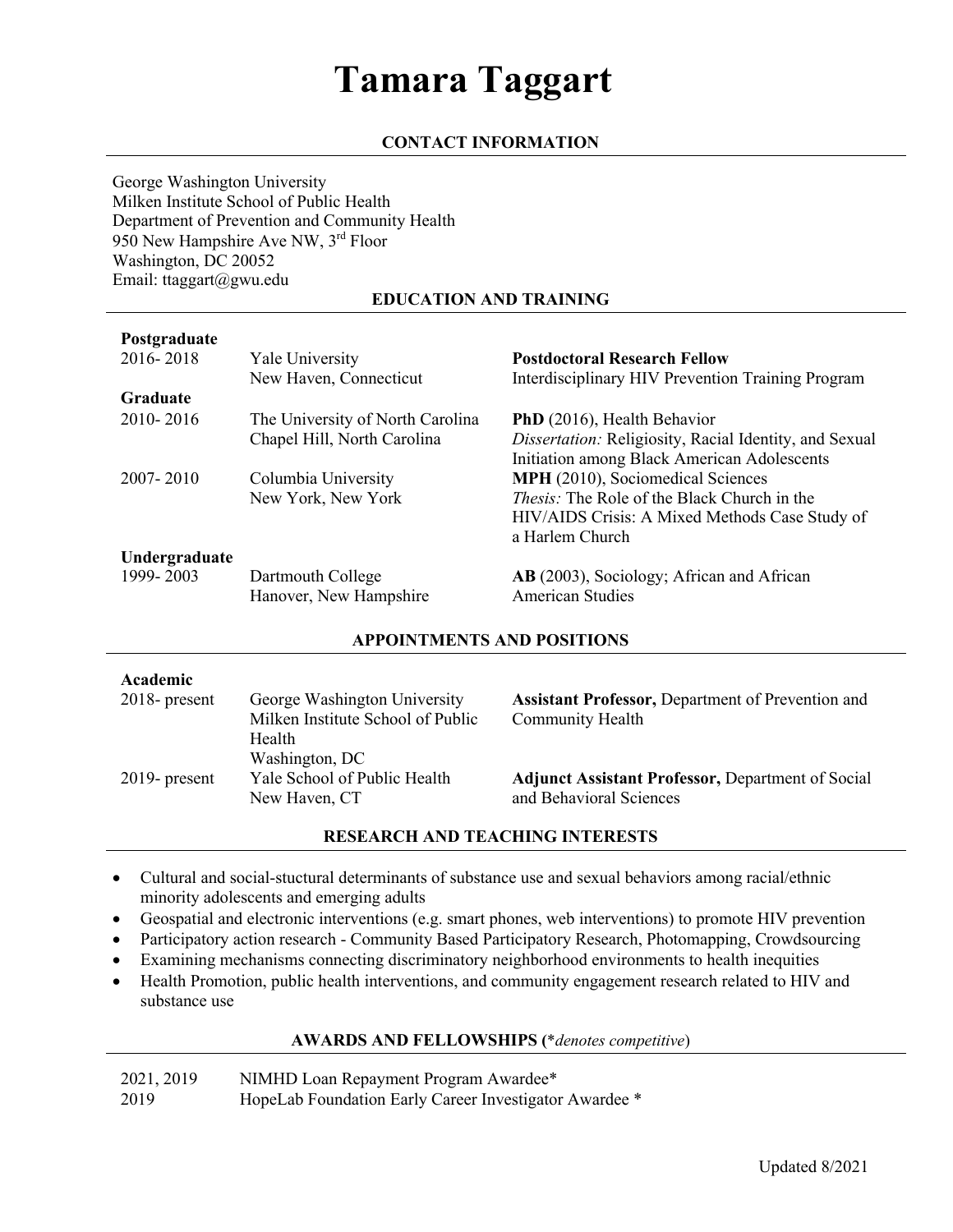| 2018      | HIV Prevention Trials Network (HPTN) Domestic Scholars Fellow*                                                                                                                  |
|-----------|---------------------------------------------------------------------------------------------------------------------------------------------------------------------------------|
| 2018      | NIDA Diversity Scholars Network Fellow*                                                                                                                                         |
| 2017      | Yale University Fund for Lesbian and Gay Studies (FLAGS) Research Award*                                                                                                        |
| 2016      | NIDA HIV/AIDS, Substance Abuse, and Trauma Training Program Scholar, University of<br>California, Los Angeles*                                                                  |
| 2016      | NIMH Postdoctoral Research Fellowship, Yale University*                                                                                                                         |
| 2015      | Art and Global Health Center Travel Award, University of California, Los Angeles                                                                                                |
| 2015      | Initiative for Minority Excellence Scholar Award, University of North Carolina at Chapel<br>$Hil1*$                                                                             |
| 2015      | Student Scholarship Award—Spirituality, Theology, and Health course, Duke University*                                                                                           |
| 2014      | Department Travel Award, Health Behavior, University of North Carolina at Chapel Hill*                                                                                          |
| 2013-2016 | NIAID Predoctoral Fellowship, University of North Carolina at Chapel Hill*                                                                                                      |
| 2013-2014 | Future Faculty Fellowship, University of North Carolina at Chapel Hill*                                                                                                         |
| 2012      | James A. Ferguson Emerging Infectious Diseases Fellowship, Centers for Disease Control<br>and Prevention Office of Minority Health and Health Equity, Johns Hopkins University* |
| 2003      | Best Intern Class of 1966 Award, The John Sloan Dickey Center for International                                                                                                 |
|           | Understanding, Dartmouth College*                                                                                                                                               |
| 2003      | Honors, Bachelor of Arts, Dartmouth College                                                                                                                                     |
| 2002      | Dickey International Fellowship, The John Sloan Dickey Center for International<br>Understanding, Dartmouth College*                                                            |

## **GRANT/RESEARCH SUPPORT**

| Ongoing | CFAR Academic-Community Partnership Awards                                                                                                                                                                                                    |
|---------|-----------------------------------------------------------------------------------------------------------------------------------------------------------------------------------------------------------------------------------------------|
| 07/2021 | Role: Co-Principal Investigator                                                                                                                                                                                                               |
|         | Study Title: Faith, Spirituality, and ART Adherence among Black Women Living with HIV                                                                                                                                                         |
|         | (MPI: Taggart & Abdullah)                                                                                                                                                                                                                     |
|         | Total Costs: \$50,000                                                                                                                                                                                                                         |
|         | ART adherence among Black women living with HIV (BWLWH) remains low. The<br>proposed project seeks to develop culturally congruent spirituality informed online<br>intervention components to improve ART adherence among BWLWH. Using mixed- |
|         | methods, we will investigate the associations between HIV stigma, spirituality, and ART<br>adherence. We will use these findings to develop the intervention components.                                                                      |
|         |                                                                                                                                                                                                                                               |
| 07/2021 | <b>GWU Cross Disciplinary Research Fund</b>                                                                                                                                                                                                   |
|         | Role: Co-Principal Investigator                                                                                                                                                                                                               |
|         | Study Title: Advancing Black women's health: investigating the biological embodiment of<br>intersectional discrimination (MPI: Taggart & Zota)                                                                                                |
|         | <b>Total Costs: \$50,000</b>                                                                                                                                                                                                                  |
|         | The goal of this study is to understand how intersectional discrimination can become                                                                                                                                                          |
|         | biologically embedded in Black women to impact fibroid etiology, morbidity, and clinical                                                                                                                                                      |
|         | outcomes. The objective of our current project is to use a combination of qualitative and                                                                                                                                                     |
|         | quantitative methods to describe the experiences of intersectional discrimination among                                                                                                                                                       |
|         | Black women with fibroids and examine associations between this multi-dimensional<br>stressor and novel biological markers of inflammation.                                                                                                   |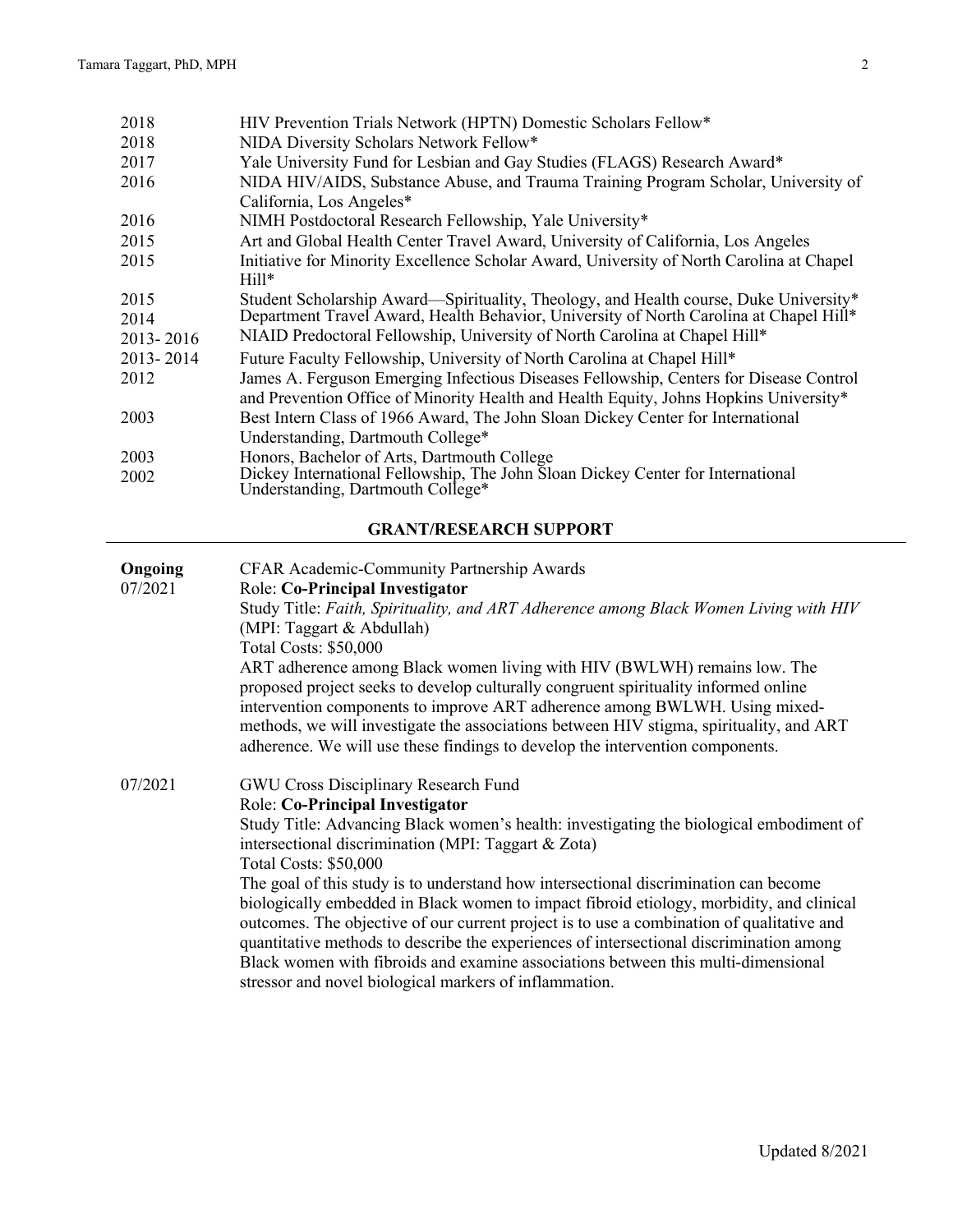| 07/2020 | NIH JHU CFAR Ending the HIV Epidemic Supplement<br>Role: Co-Investigator<br>Study Title: Development and Evaluation of a Crowdsourced $U=U$ Campaign to Reduce<br>HIV Stigma and Promote HIV Prevention and Care Utilization (PD: Yang)                                                                                                                                                                                                                                                                                            |
|---------|------------------------------------------------------------------------------------------------------------------------------------------------------------------------------------------------------------------------------------------------------------------------------------------------------------------------------------------------------------------------------------------------------------------------------------------------------------------------------------------------------------------------------------|
|         | Total Costs: \$100,000<br>Informed by Consolidated Framework for Implementation Research (CFIR), RE-AIM<br>framework, and Implementation Research Logic Model (IRLM), the overarching objective<br>of this study is to implement and evaluate a Undetectable=Untransmittable (U=U) health<br>communication campaign developed by a crowdsourcing open contest among Black men<br>who have sex with men (BMSM) in Baltimore and Washington, D.C.                                                                                    |
| 11/2019 | Hopelab Foundation Early Career Investigator Award<br><b>Role: Principal Investigator</b><br>Study Title: Using Mixed-Methods and Participatory Approaches to Examine Contextual                                                                                                                                                                                                                                                                                                                                                   |
|         | Stressors and Adolescent and Emerging Adult Well-Being                                                                                                                                                                                                                                                                                                                                                                                                                                                                             |
|         | <b>Total Costs: \$39,370</b><br>This research uses mixed quantitative and qualitative approaches with CBPR strategies to<br>examine how place and social contexts influence the health and well-being of adolescents<br>and emerging adults. Such approaches include: Participatory photomapping, crowdsourcing,<br>and activity space assessments.                                                                                                                                                                                |
| 09/2019 | NIH DC CFAR Ending the HIV Epidemic Supplement<br>Role: Co-Investigator                                                                                                                                                                                                                                                                                                                                                                                                                                                            |
|         | Study Title: A City-Wide Approach to HIV Pre-Exposure Prophylaxis (PrEP) Scale Up in<br>Multiple High-Risk Communities in Washington D.C. (PD: Henn)<br>Total Costs: \$100,000                                                                                                                                                                                                                                                                                                                                                     |
|         | Despite efforts to address barriers to PrEP scale up in D.C., key populations that comprise<br>the majority of new HIV cases are vastly underrepresented among those currently seeking<br>PrEP. This project seeks to use an implementation science framework in partnership with<br>the D.C. Department of Health to expand uptake of PrEP for those most at-risk of HIV<br>acquisition, including a particular focus on Black MSM and women, Latinx MSM,<br>transgender women, adolescents and youth, and persons who use drugs. |
| 09/2019 | NIH DC CFAR Ending the HIV Epidemic Supplement<br>Role: Co-Investigator                                                                                                                                                                                                                                                                                                                                                                                                                                                            |
|         | Study Title: The Development of Responsive Health Department HIV Data to Action<br>Strategies through Community Engagement (PD: Allston and Saffir-Callaway)<br>Total Costs: \$100,000                                                                                                                                                                                                                                                                                                                                             |
|         | The D.C. Department of Health utilizes surveillance-based interventions to target<br>individualized HIV-related testing, education, support, and outreach services. This project<br>aims to engage and work collectively with the community to improve the acceptability and<br>effectiveness of surveillance-based intervention strategies in reducing the burden of HIV<br>among racial and ethnic minorities in the District including Black MSM, Black women,<br>Latino MSM, and transgender individuals of color.             |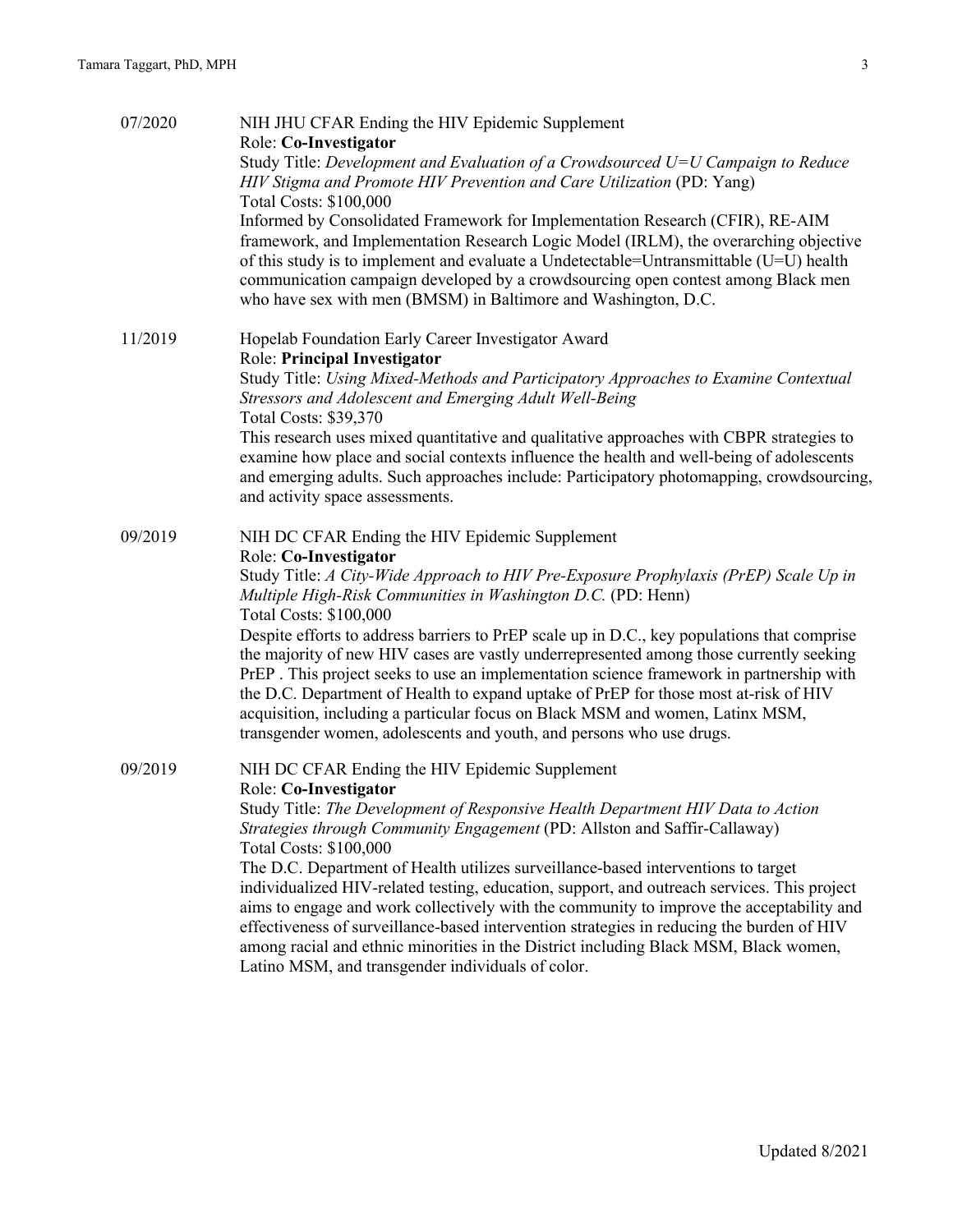| 08/2019                | R21MH121313, Developing and Validating New Measures of Multilevel Intersectional<br>Stigma to Improve the HIV Prevention Continuum for Young Black Gay Bisexual and<br>Other Men who Have Sex with Men in the South (PI: Bowleg)<br>Role: Co-Investigator<br>Total Costs: \$252,151<br>This longitudinal exploratory-sequential mixed methods study aims to develop new self-<br>report and objective/non-self-report measures of multilevel intersectional stigma and<br>produce visualizations of spatial stigma to advance knowledge about how stigma at the<br>individual, community, and social-structural level is associated with HIV testing and PrEP<br>use for young Black gay, bisexual, and other MSM in the South.                                                                       |
|------------------------|-------------------------------------------------------------------------------------------------------------------------------------------------------------------------------------------------------------------------------------------------------------------------------------------------------------------------------------------------------------------------------------------------------------------------------------------------------------------------------------------------------------------------------------------------------------------------------------------------------------------------------------------------------------------------------------------------------------------------------------------------------------------------------------------------------|
| 07/2019                | CFAR Developmental Pilot Award<br><b>Role: Principal Investigator</b><br>Study Title: Crowdsourcing PrEP: A Community Engaged Open Contest Approach to<br><b>Increasing PrEP among Young People</b><br>Total Costs: \$50,000<br>The purpose of this study is to examine the feasibility and acceptability of an open contest<br>approach to solicit PrEP promotion materials for key groups of young people (Black and<br>Latinx MSM and women ages 16-29 years) in the D.C. metropolitan area. The study will<br>also assess associations between contest participation and behavior, community<br>engagement, and message testing between crowdsourced and standard PrEP promotion<br>materials.                                                                                                    |
| 07/2019                | L60MD009167, Sociocontextual and Cultural Determinants of Disparities in HIV<br><b>Role: Principal Investigator</b><br><b>NIMHD Loan Repayment Program</b><br>This research examines the mechanisms by which sociocontextual and cultural factors<br>potentiate substance use and sexual risk-taking. Drawing on Ecosocial Theory, models of<br>religion and health, and intersectionality, I investigate the sociocontextual, cultural, and<br>behavioral factors associated with HIV-related health disparities in adolescents and<br>emerging adults.                                                                                                                                                                                                                                              |
| 05/2019                | Milken Institute SPH Research Innovation Award<br>Role: Co-Principal Investigator<br>Study Title: Formative research to create a "Welcome MAT" to increase engagement in<br>medication assisted treatment (MAT) among opioid users in Washington, D.C. (MPI: Kuo<br>& Taggart)<br>Total Costs: \$50,000<br>The purpose of this study is to use CBPR methods to understand the facilitators and barriers<br>of MAT use among opioid users and service providers to increase interest and engagement<br>in MAT in Washington, D.C. Data from this formative study will be obtained using<br>secondary data analysis, group concept mapping, and stakeholder engagement to inform a<br>community-informed and supported intervention called Welcome MAT. We will then pilot<br>and evaluate Welcome MAT. |
| Completed<br>2018-2019 | HIV Prevention Trials Network Domestic Scholars Program (PI: Cohen and El-Sadr)<br><b>Role: HPTN Scholar</b><br>Study Title: The Influence of Religiosity and Other Psychosocial Factors on HIV Risk<br>Behaviors among Black MSM.                                                                                                                                                                                                                                                                                                                                                                                                                                                                                                                                                                    |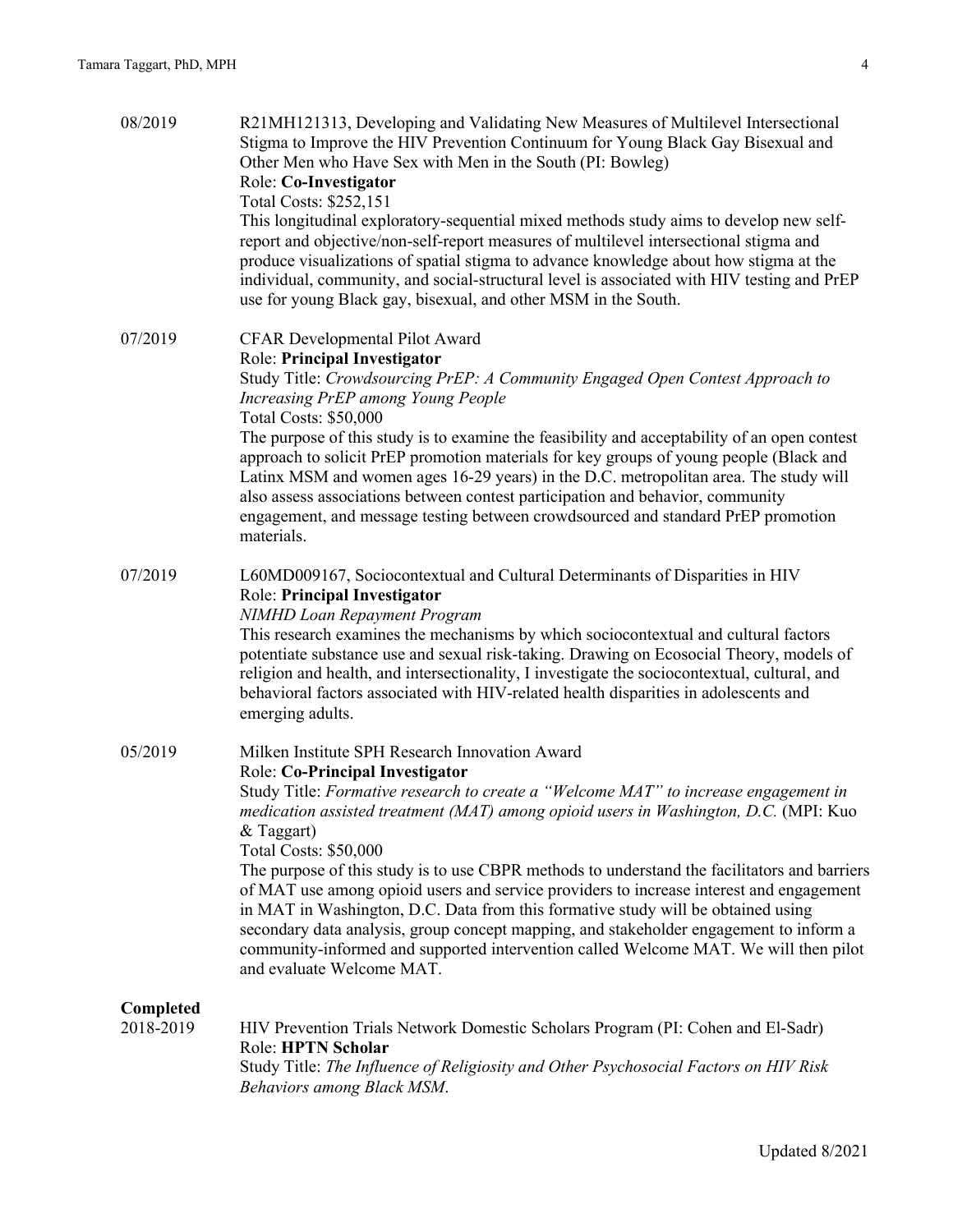| 2017-2019 | P30MH062294, "NIMH Pilot Grant to CIRA P30." (PI: Cleary)<br><b>Role: Principal Investigator</b>                                                                                                                                                                                |
|-----------|---------------------------------------------------------------------------------------------------------------------------------------------------------------------------------------------------------------------------------------------------------------------------------|
|           | Study Title: Who's On Board: Parent, Child, and Provider Attitudes Towards the<br>Feasibility of PrEP Uptake among Black and Latino Adolescents.                                                                                                                                |
| 2017-2019 | R25DA035692, "UCLA HIV/AIDS, Substance Abuse, and Trauma Training Program." (PI:<br>Milburn & Wyatt)                                                                                                                                                                            |
| 2016-2018 | <b>Role: Principal Investigator</b><br>Study Title: Neighborhoods, Social Networks, and Racial Discrimination: An Activity Space<br>Approach to Understanding HIV Risk Behaviors among Black Emerging Adult Males.<br>P30MH062294, "NIMH Pilot Grant to CIRA P30." (PI: Cleary) |
|           | <b>Role: Postdoctoral Fellow</b><br>Study Title: Expanding Women's Reproductive Health Options in Small Urban Areas:                                                                                                                                                            |
|           | Development and Evaluation of a Clinical Implementation Program to Integrate HIV<br>Biomedical Prevention into Reproductive Health Services. (PI: Calabrese)                                                                                                                    |
| 2016-2018 | R21DA031146, "Using Cell Phones to Understand Social Networks of Young Men." (PI:<br>Kershaw)                                                                                                                                                                                   |
|           | <b>Role: Postdoctoral Fellow</b>                                                                                                                                                                                                                                                |
| 2016-2018 | T32MH020031, "Interdisciplinary HIV Prevention Training Program." (PI: Kershaw)<br><b>Role: Postdoctoral Fellow</b>                                                                                                                                                             |
| 2014-2016 | K01DA032611, "Neighborhoods, Daily Stress, Affect Regulation, and Black Male<br>Substance Use." (PI: Powell)<br><b>Role: Project Manager</b>                                                                                                                                    |
| 2013-2016 | T32AI007001, "Training in Sexually Transmitted Diseases and HIV." (PI: Miller)<br><b>Role: Predoctoral Fellow</b>                                                                                                                                                               |
| 2011-2012 | P50HL105184, "Center for Reduced Cardiovascular Disease Disparities: Genes, Clinics,<br>and Communities." (PI: Ammerman)<br>Role: Graduate Research Assistant                                                                                                                   |
| 2010-2012 | P60MD000244, "The Black Church and Cardiovascular Disease: Are We Our Brother's<br>Keeper?." $(PI: Eng)$                                                                                                                                                                        |
|           | <b>Role: Graduate Research Assistant</b>                                                                                                                                                                                                                                        |
|           | Study Title: FOY+ImPACT: Adapting an Evidenced Based HIV Prevention Intervention to<br>Southeastern Black Churches (PI: Lightfoot)                                                                                                                                              |
|           |                                                                                                                                                                                                                                                                                 |

## **RESEARCH AND CONSULTATION EXPERIENCE**

| $2018$ - present | Consultant. HealthHIV.                                                                      |
|------------------|---------------------------------------------------------------------------------------------|
| 2015-2016        | Consultant. Kaleidoscope Pathways, LLC. W.K. Kellogg Foundation's New Orleans Young         |
|                  | Men and Boys of Color Initiative.                                                           |
| 2014-2016        | Project Manager and Field Trainer. UNC Department of Health Behavior—Men's                  |
|                  | Health Research Lab (PI: Powell).                                                           |
| 2014-2015        | Graduate Research Assistant. UNC Department of Social Medicine. Unintended and              |
|                  | Intended Implications of HIV Cure: A Social and Ethical Analysis (PI: Tucker & Rennie).     |
| 2013-2014        | <b>Graduate Research Assistant.</b> UNC Center for Health Promotion and Disease Prevention. |
|                  | AMP! Arts-based Multiple-intervention Peer-education Approach to Adolescent Sexual          |
|                  | <i>Health Education and HIV Prevention</i> (PI: Lightfoot), implementing and evaluating a   |
|                  | comprehensive sexual health education intervention in public schools.                       |
| 2013-2014        | Project Coordinator. UNC Institute on Aging. Black Family Reunion Project: Colorectal       |
|                  | Cancer Risk and Prevention (PI: Linnan & Dillworth-Anderson).                               |
| 2013-2014        | Graduate Research Assistant. UNC Department of Social Medicine. Research assistant to       |
|                  | Malika Roman Isler, PhD, MPH.                                                               |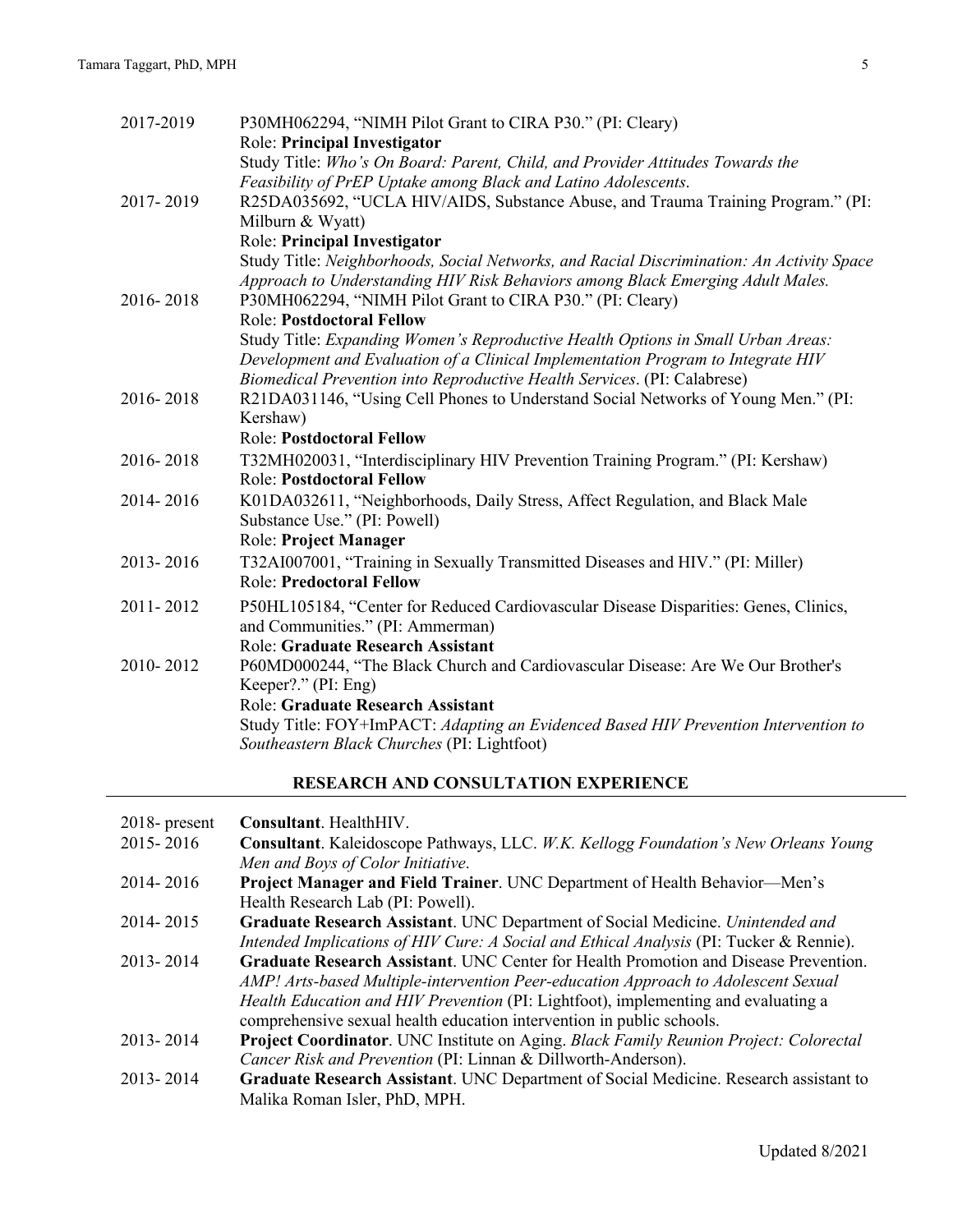| 2011-2012 | <b>Graduate Research Assistant.</b> UNC Center for Health Promotion and Disease Prevention.<br>FOY+ImPACT Focus on Youth and Informed Parents and Children Together (PI:<br>Lightfoot), implementing and evaluating an HIV prevention and sexual health education<br>program in Black churches. Heart Healthy Lenoir (PI: Ammerman), photovoice in rural<br>North Carolina. |
|-----------|-----------------------------------------------------------------------------------------------------------------------------------------------------------------------------------------------------------------------------------------------------------------------------------------------------------------------------------------------------------------------------|
| 2011-2011 | <b>Graduate Research Assistant.</b> UNC Center for Community Capital. Save NYC and                                                                                                                                                                                                                                                                                          |
|           | <i>Bridges2Success</i> community programs.                                                                                                                                                                                                                                                                                                                                  |
| 2010-2010 | <b>Graduate Research Assistant.</b> UNC-Shaw Center of Research to Eliminate Racial and                                                                                                                                                                                                                                                                                     |
|           | Ethnic Health Disparities. Are we our Brother's Keeper? (PI: Eng) an intervention to                                                                                                                                                                                                                                                                                        |
|           | improve rural African American male's cardiovascular and general health.                                                                                                                                                                                                                                                                                                    |
| 2006-2010 | Clinical Research Manager. Columbia University Medical Center, Department of                                                                                                                                                                                                                                                                                                |
|           | Cardiothroacic Anesthesia and Department of Medicine, New York, NY.                                                                                                                                                                                                                                                                                                         |
| 2003-2006 | Clinical Project Coordinator. Mount Sinai School of Medicine, Department of                                                                                                                                                                                                                                                                                                 |
|           | Oncological Sciences, Cancer Prevention & Control, New York, NY. Biobehavioral                                                                                                                                                                                                                                                                                              |
|           | Sciences Unit (PI: Bovbjerg); Survivors in Spirit (PI: Thompson).                                                                                                                                                                                                                                                                                                           |

#### **PEER-REVIEWED PUBLICATIONS (**\**denotes student or trainee author*)

- 1. Rao, S\*, Albritton T, Pina P, Liang Y\*, **Taggart T**. "You don't want your parents knowing that you're taking PrEP": PrEP stigma among Black and Latinx adolescents. *Journal of the Association of Nurses in AIDS Care-accepted for publication*
- 2. Pina P, **Taggart T**, Acosta M, Eweka I\*, Muñoz-Laboy M, Albritton T (2021). Provider comfort with prescribing pre-exposure prophylaxis (PrEP) to adolescents. *AIDS Patient Care and STDs-accepted for publication.*
- 3. **Taggart T**, Ritchwood TD, Nyhan K, Ransome Y (2021). Messaging matters: Achieving equity through public health communication. *The Lancet HIV, 8(6), e376-e386.*
- 4. Kudrati S\*, Hayashi K, **Taggart T** (2021). Social Media & PrEP: A systematic review of social media campaigns to increase PrEP awareness & uptake among young Black and Latinx MSM and women. *AIDS and Behavior,* 1-10.
- 5. **Taggart T**, Mayer KH, Vermund SH, Huang S\*, Hayashi K, Ransome Y (2021). Interaction of religion/spirituality with internalized HIV stigma, depression, alcohol use, and sexual risk among Black men who have sex with men: The six city HPTN 061 study. *JAIDS Journal of Acquired Immune Deficiency Syndromes, 87(2), e188-e197.*
- 6. Calabrese SK, Lane SB, Caldwell A, Kaplan C, Dovidio JF, Galvao RW\*, Ogburn DF, Safon CB, Tekeste M\*, **Taggart T**, Modrakovic D\*, Wilbourn BC\*, Blackstock O, & Kershaw TS (2020). Electronic dissemination of a web-based video promotes PrEP contemplation and conversation among US women engaged in care at Planned Parenthood. *AIDS and Behavior, 1-18*.
- 7. **Taggart T**, Liang Y\*, Pina P, Albritton T (2020). Awareness of and willingness to use PrEP among Black and Latinx adolescents residing in higher prevalence areas in the United States. *Plos One, 15*(7): e0234821.
- 8. Smiley SL, Milburn NG, Nyhan K, **Taggart T** (2020). A systematic review of recent methodological approaches for using ecological momentary assessment to examine outcomes in US based HIV research. *Current HIV/AIDS Reports, 17*, 333–342.
- 9. Willie TC, Kershaw T, Blackstock O, Galvao RW\*, Safon CB, Tekeste M\*, Ogburn D, Wilbourn B\*, Modrakvoic D\*, **Taggart T**, Kaplan C, Caldwell A, & Calabrese SK (2020). Racial and ethnic differences in women's HIV risk and attitudes towards pre-exposure prophylaxis (PrEP) in the context of the substance use, violence, and depression syndemic. *AIDS Care, 33*(2), 219-228.
- 10. Vigliotti V\*, **Taggart T**, Walker M, Kusumastuti S, Ransome Y (2020). The role of religion, faith, and spirituality on HIV prevention activities: A scoping review. *Plos One, 15*(6), e0234720*.*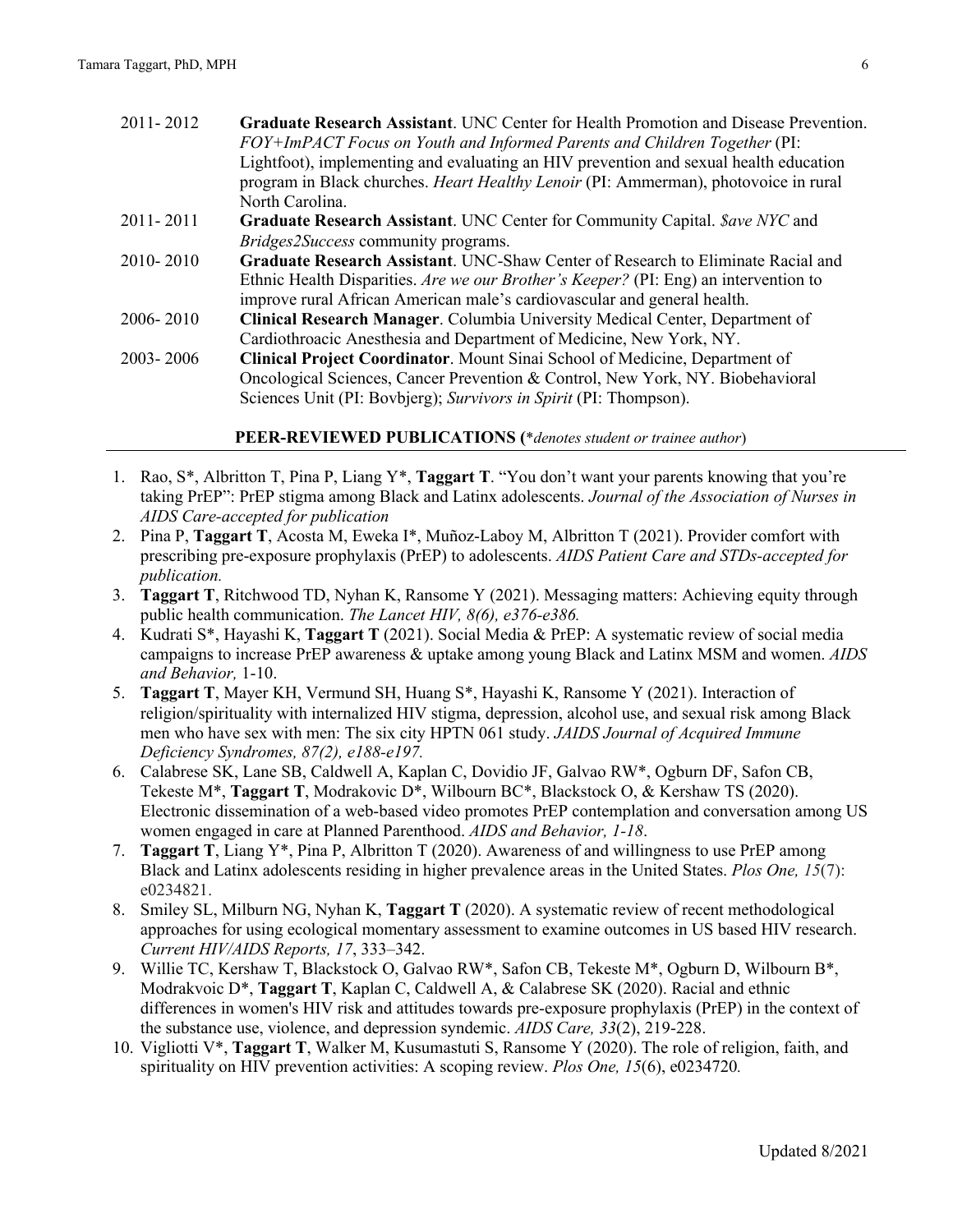- 11. **Taggart T**, Milburn NG, Nyhan K, Ritchwood TD (2020). Utilizing a life course approach to examine HIV risk for Black adolescent girls and young adult women in the US: A systematic review of recent literature. *Ethnicity and Disease, 30*(2), 277-286.
- 12. Hope MO, **Taggart T**, Galbraith-Gyan K, Nyhan K (2020). Black Caribbean emerging adults: A systematic review of religion and health. *Journal of Religion and Health*, *59*(1), 431-451.
- 13. **Taggart T**, Bond KT, Ritchwood T, Smith JC\* (2019). Getting youth PrEPared: Adolescent consent laws and implications for the availability of PrEP among youth in countries outside of the United States. *Journal of the International AIDS Society*, *22*(7), e25363.
- 14. Hamilton A\*, Shin S, **Taggart T**, Whembolua GL, Martin I, Budhwani H, Conserve DF (2019). HIV testing barriers and intervention strategies among men, transgender women, female sex workers, and incarcerated persons in the Caribbean: A systematic review. *Sexually Transmitted Infections, 96*(3), 189- 196.
- 15. Jones C\*, Ritchwood T, **Taggart T** (2019). Barriers and facilitators to the successful transition of adolescents living with HIV from pediatric to adult care in low and middle-income countries: A systematic review and policy analysis. *AIDS and Behavior*, *23*(9), 2498-2513.
- 16. **Taggart T**, Powell W, Gottfredson N, Ennett S, Eng E, Chatters LM (2019). A person-centered approach to the study of Black adolescent religiosity, racial identity, and sexual initiation. *Journal of Research on Adolescence, 29*(2), 402-413.
- 17. Calabrese SK, Willie TC\*, Galvao RW\*, Tekeste M\*, Dovidio JF, Safon CB, Blackstock O, **Taggart T,** Kaplan C, Caldwell A, & Kershaw TS. Current US guidelines for prescribing HIV pre-exposure prophylaxis (PrEP) disqualify many women who are at risk and motivated to use PrEP (2019) *Journal of Acquired Immune Deficiency Syndrome, 81(4),* 395-405*.*
- 18. Tekeste M\*, Hull S, Dovidio JF, Safon CB, Blackenstock O, **Taggart T**, Kershaw TS, Kaplan C, Caldwell A, Lane SB, Calabrese SK (2018). Differences in medical mistrust Between Black and White women: Implications for patient–provider communication about PrEP. *AIDS and Behavior*, 1-12
- 19. Calabrese SK, Dovidio JF, Tekeste M\*, **Taggart T**, Galvao RW\*, Safon CB, Willie TC\*, Caldwell A, Kaplan C, Kershaw TS (2018). HIV pre-exposure prophylaxis stigma as a multidimensional barrier to uptake among women who attend Planned Parenthood. *Journal of Acquired Immune Deficiency Syndromes, 79*(1), 46-53.
- 20. **Taggart T**, Gottfredson N, Powell W, Ennett S, Chatters LM, Carter-Edwards L, Eng E (2018). The role of religious socialization and religiosity in African American and Caribbean Black adolescents' sexual initiation. *Journal of Religion and Health, 57*(5), 1889-1904.
- 21. **Taggart T**, Brown A, Kershaw T (2018). Neighborhood contexts and marijuana use among urban dwelling emerging adult men. *American Journal of Men's Health 12*(4), 944-951.
- 22. Ritchwood TD, Peasant C, Powell TW, **Taggart T**, Corbie-Smith G, Akers AY (2018). Predictors of caregiver communication about reproductive and sexual health and sensitive sex topics. *Journal of Family Issues, 39*(8), 2207-2231.
- 23. **Taggart T**, Ellen J, Arrington-Sanders R (2017). Young African American male-male romantic relationships: Experiences, expectations, and condom use. *Journal of LGBT Youth, 14*(4), 380-392.
- 24. Bowie J, Juon HJ, **Taggart T**, Thorpe RJ, Jr & Ensminger M (2017). Predictors of religiosity in a cohort of African Americans. *Race and Social Problems*, *9*(1), 29-41.
- 25. **Taggart T**, Taboada A, Stein J, Milburn N, Geer D, Lightfoot A (2016). *AMP!*: A Cross-site analysis of the effects of a theater-based intervention on adolescent awareness, attitudes, and knowledge about HIV. *Prevention Science, 17*(5), 544-553.
- 26. Taboada A, **Taggart T**, Holloway I, Houpt A, Gordon R, Gere D, Milburn N, Lightfoot AF (2016). A critical review of the characteristics of theater-based HIV prevention interventions for adolescents in school settings. *Health Promotion Practice, 17*(4), 537-547*.*
- 27. **Taggart T**, Grewe ME, Conserve D, Gliwe C, Roman Isler M (2015). Social Media and HIV: A systematic review of uses of social media in HIV communication*. Journal of Medical Internet Research, 17*(11)*.*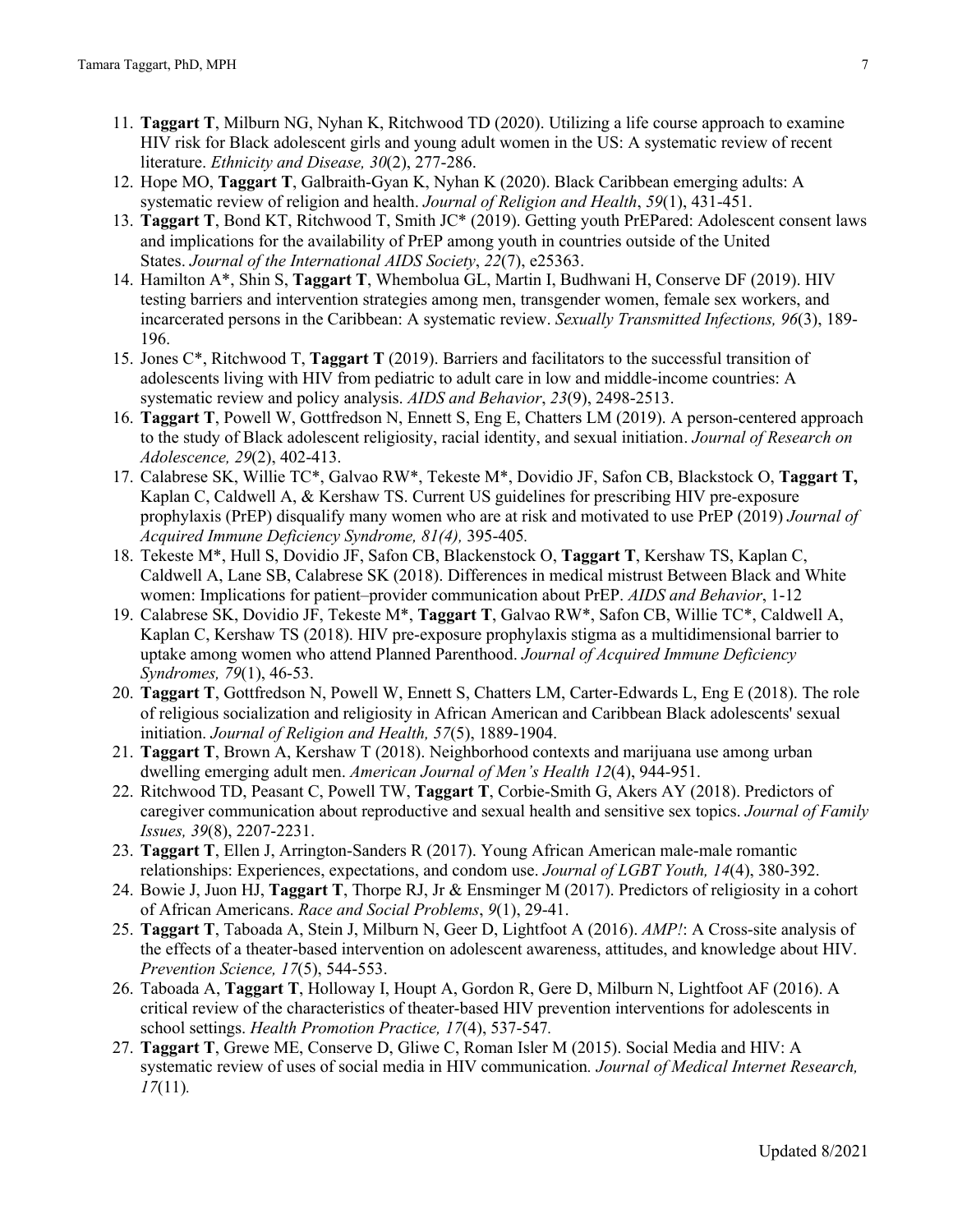- 28. Kowitt S, Woods-Jaeger B, Lomas J, **Taggart T**, Thayer L, Sutton S, Lightfoot A (2015). Using photovoice to understand barriers to and facilitators of cardiovascular health among African American adults and adolescents, North Carolina, 2011–2012. *Preventing Chronic Disease, 12*.
- 29. Lightfoot A, Taboada A, **Taggart T**, Tran T, Burtaine A (2015). "I learned to be ok with talking about safety": Assessing the efficacy of a theater-based HIV prevention approach for adolescents in North Carolina. *Sex Education*, *15*(4), 348–363.
- 30. Lightfoot AF, **Taggart T**, Woods-Jaeger BA, Riggins L, Jackson MR, Eng E (2014). Where is the faith? Using a CBPR approach to propose adaptations to an evidence-based HIV prevention intervention for adolescents in African American faith settings. *Journal of Religion and Health, 53*(4), 1223-1235.
- 31. Woods-Jaeger BA, Carlson M, **Taggart T**, Riggins L, Lightfoot AF, & Jackson MR (2014). Engaging African American faith-based organizations in adolescent HIV prevention. *Journal of Religion and Health, 54*(4), 1358-1374.
- 32. Walker MD, Fleischer JB, Di Tullio R, Homma S, Rundek T, Stein EM, Zang C, **Taggart T**, McMahon DJ, Silverberg SJ (2010). Cardiac structure and diastolic function in mild primary hyperparathyroidism. *Journal of Clinical Endocrinology & Metabolism, 95*(5), 2172-9.

### **BOOK CHAPTERS AND TECHNICAL REPORTS**

- 1. Powell W, **Taggart T**, Richmond J, Adams L, Brown A (2016). They can't breathe: Framing investigations of neighborhood stress impacts on African American emerging adult male substance use and mental health outcomes. In L.M. Burton, D. Burton, S.M. McHale, V. King, & J. Van Hook (Eds.), *Men and boys in African American families* (pp. 227-242). Switzerland: Springer.
- 2. Powell W, Adams LB, **Taggart T**, Richmond J, Brown A (2016). My Brother's Keeper Initiative of Durham County: Health Policy Committee Report. Durham County Manager's Office.
- 3. The Carolina Collaborative for Research on Work & Health (2015). McDowell County worksite wellness project: Report on the results of the McDowell County employer survey and employer/employee interviews. University of North Carolina at Chapel Hill.
- 4. **Taggart T** and Taboada A (2014). Arts-based multiple intervention peer-education (AMP!) Los Angeles 2012-2013, a quantitative analysis of high school participant outcomes: Final evaluation report. University of California Los Angeles.
- 5. Taboada A, Lightfoot A, **Taggart T**, and Tran T (2013). Piloting an Arts-based multiple intervention peer-education (AMP!) approach to adolescent sexual health education and HIV prevention in North Carolina: Final evaluation report. University of North Carolina at Chapel Hill.

## **SELECTED CONFERENCE ABSTRACTS (**\**denotes presenting author; \$ denotes student author*)

| 2021 | Junious $T^{s*}$ , Nichols $S^s$ , Taggart T <sup>*</sup> (2020). PrEP Your Step: Implementing an online<br>crowdsourcing contest to engage Washington, DC youth in pre-exposure prophylaxis (PrEP)<br>promotion during COVID-19. Digital poster and presentation at Youth Tech Health<br>Conference. |
|------|-------------------------------------------------------------------------------------------------------------------------------------------------------------------------------------------------------------------------------------------------------------------------------------------------------|
| 2019 | Pina $P^*$ , Albritton T, Taggart T (2019). Provider comfort with prescribing pre-exposure<br>prophylaxis (PrEP) to Adolescents. Poster presented at Pediatric Academic Societies<br>meeting; Baltimore, MD.                                                                                          |
| 2019 | Pina P, Eweka $I^{s*}$ , Acosta M, Albritton T, Taggart T (2019). Parental perspective on pre-<br>exposure prophylaxis (PrEP) use in Black and Latinx Adolescents. Poster presented at<br>Pediatric Academic Societies Meeting; Baltimore, MD.                                                        |
| 2019 | Taggart T*, Albritton T, Pina P (2019). Religiosity and pre-exposure prophylaxis (Prep):<br>Willingness of Black and Latino adolescents who reside in a high risk urban setting to use<br>PrEP. Poster presented at Society for Adolescent Health and Medicine meeting;<br>Washington, DC.            |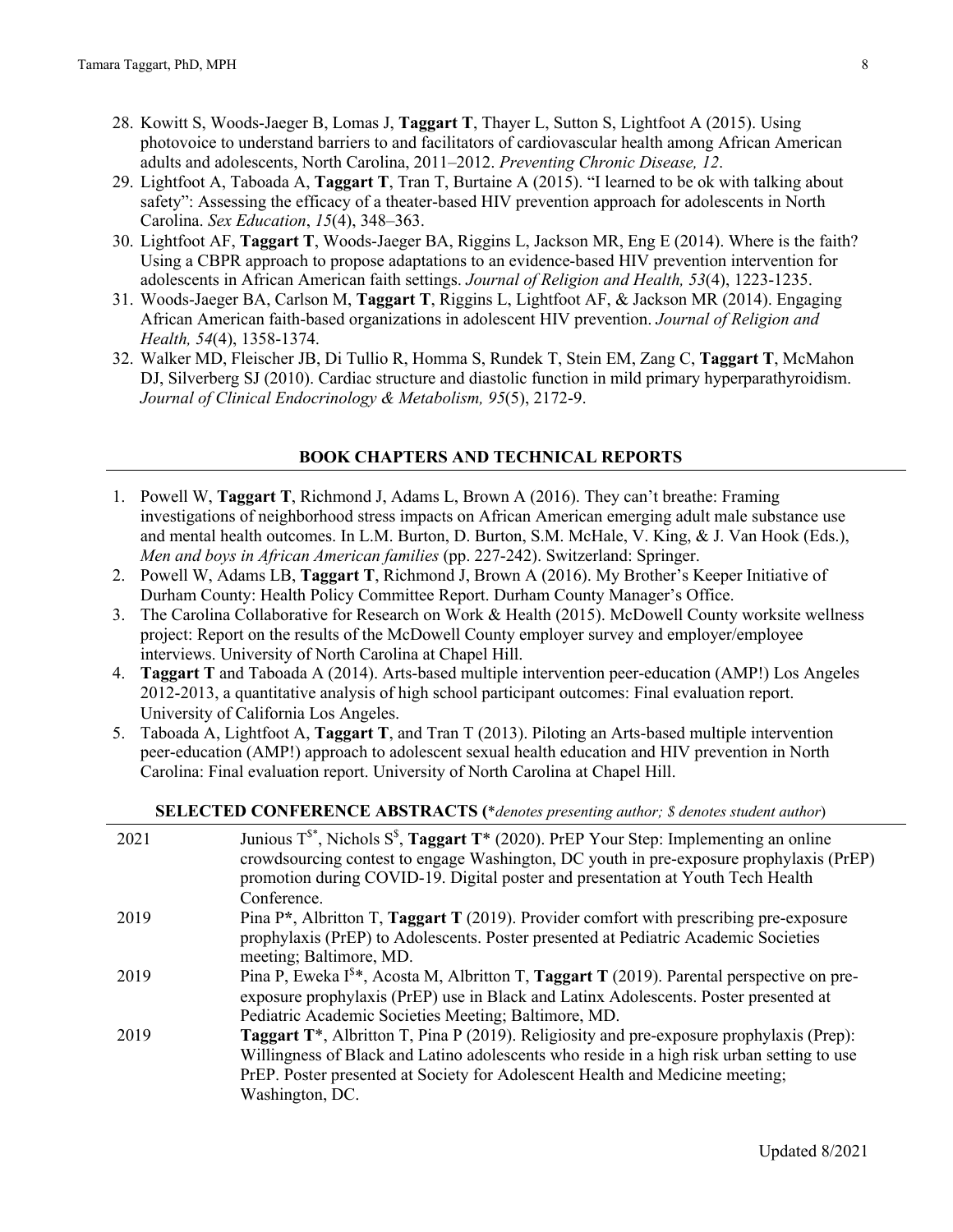| 2019 | Calabrese SK*, Galvao RW <sup>\$</sup> , Lane S, Caldwell A, Kaplan C, Ogburn D, Dovidio JF, Safon<br>CB, Tekeste M <sup>§</sup> , Taggart T, Modrakovid D <sup>§</sup> , Wilbourn B <sup>§</sup> , Blackstock O, & Kershaw TS |
|------|--------------------------------------------------------------------------------------------------------------------------------------------------------------------------------------------------------------------------------|
|      | (2019). Evaluation of a web video to promote PrEP uptake and equity among women                                                                                                                                                |
|      | engaged in care at Planned Parenthood. Oral presentation at National HIV Prevention                                                                                                                                            |
|      | Conference; Atlanta, GA.                                                                                                                                                                                                       |
| 2018 | <b>Taggart T*</b> , Albritton T, Pina P, Liang $Y^s$ (2018). Willingness of Black and Latino                                                                                                                                   |
|      | adolescents in New York City to use daily oral HIV pre-exposure prophylaxis (PrEP). Poster                                                                                                                                     |
|      | presented at International AIDS Society conference; Amsterdam, Netherlands.                                                                                                                                                    |
| 2017 | Taggart T*, Adams L, Richmond J, Hoggard L, Powell W (2017). Adaptation and                                                                                                                                                    |
|      | implementation of a smartphone application to assess neighborhood violence, alcohol, and                                                                                                                                       |
|      | drug exposure among young adult African American men. Poster presented at American                                                                                                                                             |
| 2017 | Public Health Association annual meeting; Atlanta, GA.                                                                                                                                                                         |
|      | Taggart T*, Kershaw T, Milburn N (2017). Neighborhoods, social networks, and racial<br>discrimination: An activity space approach to understanding HIV risk behaviors among                                                    |
|      | Black emerging adult males (the He-MaNN study). Poster presented at Urban Health                                                                                                                                               |
|      | Symposium; Philadelphia, PA.                                                                                                                                                                                                   |
| 2017 | Willie TC*, Alexander KA, Standard C, Winston R, Calabrese S, Taggart T, Kershaw T                                                                                                                                             |
|      | (2017). Can a multi-sector pre-exposure prophylaxis collaboration with IPV service                                                                                                                                             |
|      | providers and healthcare providers impact women's fight against HIV/AIDS?: A qualitative                                                                                                                                       |
|      | study. Oral presentation at National Conference on Health and Domestic Violence; San                                                                                                                                           |
|      | Francisco, CA.                                                                                                                                                                                                                 |
| 2017 | Hope MO*, Taggart T, Galbraith-Gyan KV, Nyhan K (2017). Caribbean American                                                                                                                                                     |
|      | emerging adults and religiosity: A systematic review of religious influences on health                                                                                                                                         |
|      | outcomes. Oral presentation at Society for the Study of Emerging Adulthood conference;                                                                                                                                         |
|      | Washington, DC.                                                                                                                                                                                                                |
| 2015 | Powell W, Taggart T*, Brown A, Richmond J, Adams L (2015). Neighborhoods,                                                                                                                                                      |
|      | masculinity norms, and depressive symptomatology among African American emerging<br>adult males: Examining mediating and moderating effects. In L. Kohn-Wood (Chair). "The                                                     |
|      | Masculinity, Affect, Neighborhoods, Health Outcomes and Opportunities for Development                                                                                                                                          |
|      | Study (M.A.N.H.O.O.D.S.): Exploring factors associated with risk-taking and mental health                                                                                                                                      |
|      | among African American emerging adult males." Symposium presented at Society for the                                                                                                                                           |
|      | Study of Emerging Adulthood conference; Miami, FL.                                                                                                                                                                             |
| 2015 | <b>Taggart T*</b> , Grewe ME, Conserve D, Gliwe C, Roman Isler M (2015) Structures, users,                                                                                                                                     |
|      | benefits, and barriers of social media for communication about HIV prevention and care: a                                                                                                                                      |
|      | systematic review. Poster presented at International AIDS Society conference; Vancouver,                                                                                                                                       |
|      | British Columbia.                                                                                                                                                                                                              |
| 2013 | Taggart T*, Ellen J, Arrington-Sanders R (2013). African American adolescent male-male                                                                                                                                         |
|      | romantic relationships: Relationship experiences and condom use. Poster presented at                                                                                                                                           |
|      | Society for Adolescent Health and Medicine annual meeting; Atlanta, GA.                                                                                                                                                        |
|      | SELECTED INVITED TALKS, LECTURES, AND MEDIA                                                                                                                                                                                    |
|      |                                                                                                                                                                                                                                |

| 2021 | "Community Engaged Approaches to Improving the Health of Racial and Ethnic Minority     |
|------|-----------------------------------------------------------------------------------------|
|      | Adolescents and Young Adults," HopeLab Foundation. February 22                          |
| 2020 | "Faith & Community Engagement: How HIV is Informing COVID-19 Vaccine Research,"         |
|      | Inter-CFAR Faith and Spirituality Research Collaborative Summer Webinar Series. August  |
|      | 28.                                                                                     |
| 2020 | "Crowdsourcing PrEP: Integrating Participatory Action Research and Technology to Engage |
|      | Young People in HIV Prevention," Interdisciplinary HIV Research Seminar. Center for     |
|      | Interdisciplinary Research on AIDS at Yale University, New Haven, CT. March 5.          |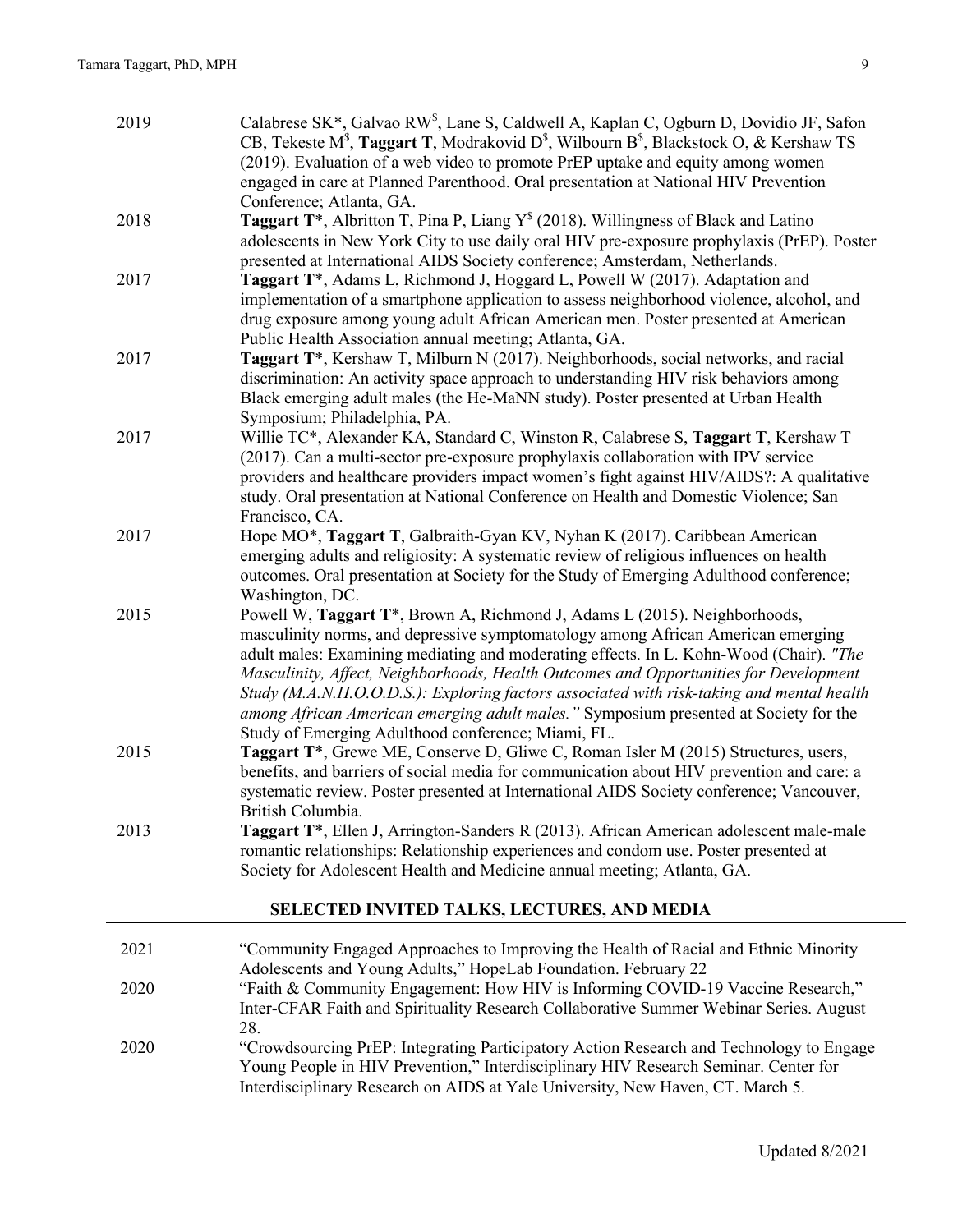| 2019 | "Health Disparities and the Role of Social Epidemiology," SBS 505: Accelerated Social     |
|------|-------------------------------------------------------------------------------------------|
|      | Justice and Health Equity, Yale School of Public Health, New Haven, CT. July 9.           |
| 2019 | "From Idea to Conceptual Model to Causal Inference," SBS 505: Accelerated Social Justice  |
|      | and Health Equity, Yale School of Public Health, New Haven, CT. July 11.                  |
| 2019 | "The Influence of Religiosity and Other Psychosocial Factors on HIV Risk Behaviors among  |
|      | Black MSM," HIV Prevention Trials Network (HPTN) Annual Meeting, June 3.                  |
| 2019 | "Who's on Board: Parent, Child, and Provider Attitudes towards the Feasibility of PrEP    |
|      | Uptake among Adolescents," Connecticut PrEP Summit. Hartford, CT. March 29.               |
| 2019 | "Tobacco Use and PLWH", Prince George's County Health Department Grantee Meeting.         |
|      | New Carrollton, MD. February 21.                                                          |
| 2018 | News Article: "YSPH Study Reveals New Findings on Marijuana Use Among Young Men",         |
|      | Yale School of Medicine (link), March 21; "Yale Study Looks at Social Effects of Cannabis |
|      | Use on Young Minority Men", News for Cannabis Professionals (link), March 22; "Social     |
|      | Cohesion said to be Marijuana Use Risk Factor", Yale Daily News (link), April 02; "Yale   |
|      | Study: Rough neighborhoods, social networks may increase pot use", New Haven Register     |
|      | $(link)$ , May 27.                                                                        |
| 2018 | "Who's on Board: A Feasibility Study of Pre-Exposure Prophylaxis (PrEP) Uptake among      |
|      | Black and Latino Adolescents," CUNY School of Medicine, New York, NY. March 29.           |
| 2017 | "Renewing the Research Agenda: Prevention Matters and Community Stakeholders,"            |
|      | Panelist, A Paradigm Shift Conference: The Impact of HIV/AIDS on African American         |
|      | Women and Families, Atlanta, GA. November 3.                                              |
| 2017 | "HIV Research and Youth—Finding Your Voice," True Colors Annual Conference, CIRA          |
|      | workshop, Storrs, CT. March 17.                                                           |
| 2014 | "HIV/AIDS in Black America," SOCI 121: Population Problems, University of North           |
|      | Carolina, Chapel Hill, NC. November 3.                                                    |
|      |                                                                                           |

## **TEACHING AND MENTORING EXPERIENCE**

## **Teaching**

| Instructor, PUBH 6534: Community-Based Participatory Research (23 masters and doctoral<br>students; course evaluation: 5/5)              |
|------------------------------------------------------------------------------------------------------------------------------------------|
| Instructor, PUBH 6007: Social and Behavioral Approaches to Public Health (72 masters and<br>doctoral students; course evaluation: 4.8/5) |
| Instructor, PUBH 6534: Community-Based Participatory Research (14 masters and doctoral<br>students; course evaluation: 4.8/5)            |
| Instructor, PUBH 6534: Community-Based Participatory Research (7 masters and doctoral<br>students; course evaluation: 5/5)               |
| Teaching Assistant, HBHE 752: Public Health Intervention and Evaluation (44 masters<br>students)                                         |
| Teaching Assistant, HBHE 741: Program Evaluation and Grant Writing (48 masters)<br>students)                                             |
| Teaching Assistant, HBHE 740: Intervention Design and Program Evaluation (48 masters<br>students)                                        |
| Teaching Assistant, HBHE 815: Social Determinants of Health and Global Health (14)<br>doctoral students)                                 |
| Teaching Assistant, HBHE 816: Social Determinants of Health and Health Behavior Theory<br>(6-14 doctoral students)                       |
| Teaching Assistant, HBHE 600: Social and Behavioral Sciences in Public Health (25-45)<br>masters and doctoral students)                  |
|                                                                                                                                          |